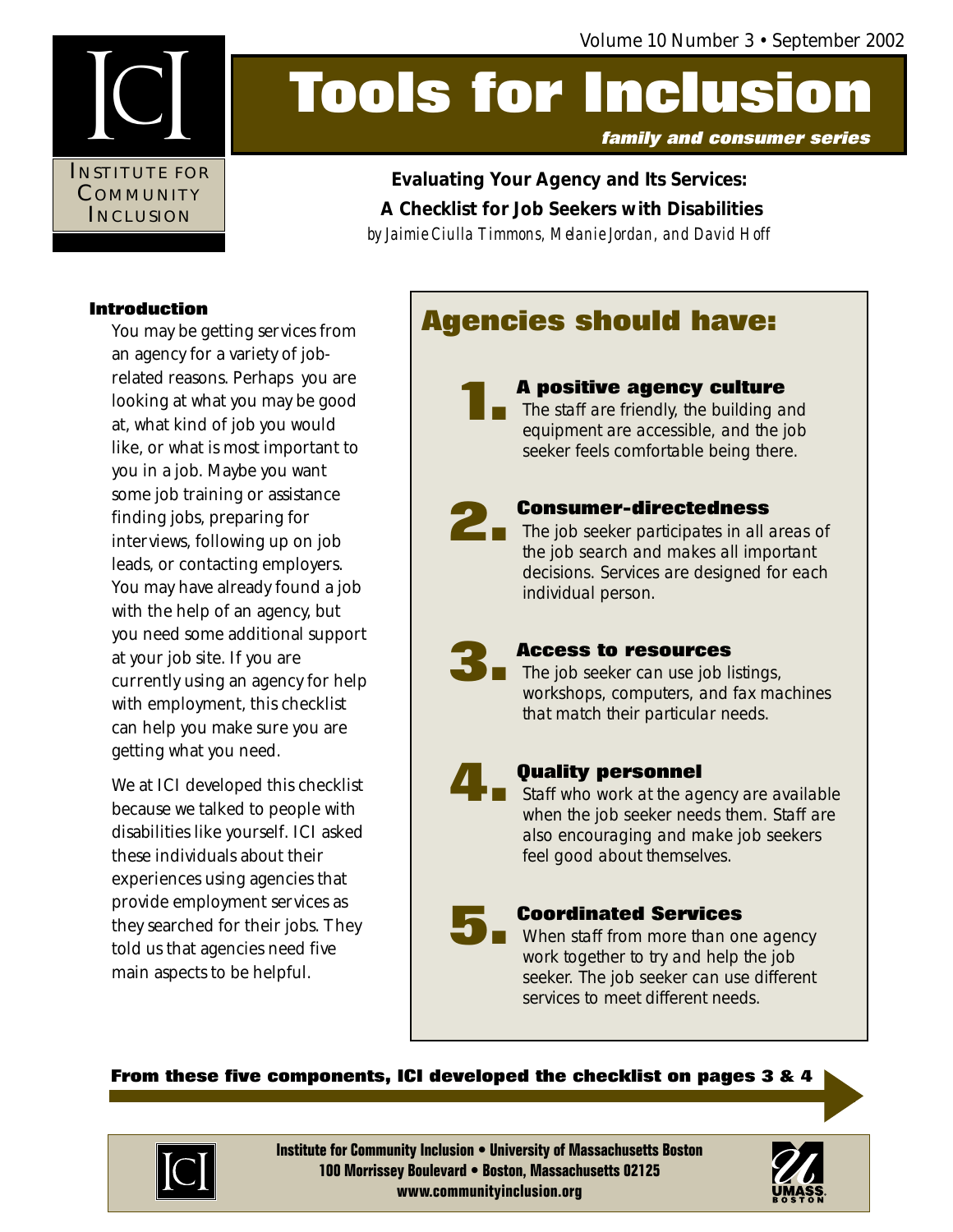#### **What do we mean by an "agency"?**

There are many different types of agencies that help people with disabilities with employment. These include both public (government) and private organizations that provide direct employment support.

**Public Government Agencies:** There are government agencies specifically for people with disabilities. These include Departments of Mental Retardation/Developmental Disabilities (MR/ DD), Mental Health (MH), and Vocational Rehabilitation (VR), and Agencies for the Blind and Visually Impaired (BVI). Every state has an MR/DD, MH, VR, and BVI agency, although how these services are organized and the types of services they deliver can be very different from state to state. Other agencies provide employmentrelated services to a variety of people that include people with disabilities, but also other individuals as well. An example is each state's Temporary Assistance to Needy Families (TANF) agency.

**Private Agencies:** In addition to government agencies, there are also private agencies that provide services. These agencies are also called community rehabilitation providers, supported employment agencies, and private providers. These agencies usually receive much of their funding from government sources, including the agencies listed above.

In addition to **public government agencies** and **private agencies**, there are also One-Stop Career Centers.

**One-Stop Career Centers:** One-Stop Career Centers are not actually agencies, but instead consist of a variety of agencies and programs that deliver services at one location. There is a One-Stop Career Center in every major population area of the United States. One-Stops have basic services that are available to anyone, and other services that you may be eligible for as well. One-Stops are operated by both government and private agencies.

*(See the resource section at the end of this article on how to find the agencies listed above in your local area.)*

#### **What do we mean by "services"?**

Each of the agencies listed above provides services that help people with disabilities with employment. These services will be different depending on which agency you are using. In some instances, services may focus on finding a job, while other services may provide help once you already have a job. Others may offer career planning services. In some cases, staff will provide you with extensive help. In other cases, you will be expected to do much on your own, with only some assistance provided. Sometimes services may last only a short time, while other services may last longer. Regardless of what kind of services you are receiving, the most important thing is that these services be useful to you!

#### **What do we mean by the word "counselor"?**

In the following checklist, we use the term "counselor". When we use this word, it means the main person who is providing services to you at your agency. This could be your job developer, employment specialist, job coach, case manager, or caseworker. All of these titles mean the same thing as "counselor" when you are using this checklist.

#### **Evaluating your agency and the employment services being provided**

You should have high expectations concerning the services you are receiving from your agency! You should be able to evaluate these services and decide if you are getting the results that you are looking for. It is important to look at such factors as how long it has taken you to find a job or how involved you are in your services. How can you make sure you are getting what you should from your agency? How do you know that the services you are receiving are satisfactory? Maybe you have been thinking you might want to change agencies and you need help deciding. The following checklist can help you examine your current services as you sort through your specific situation.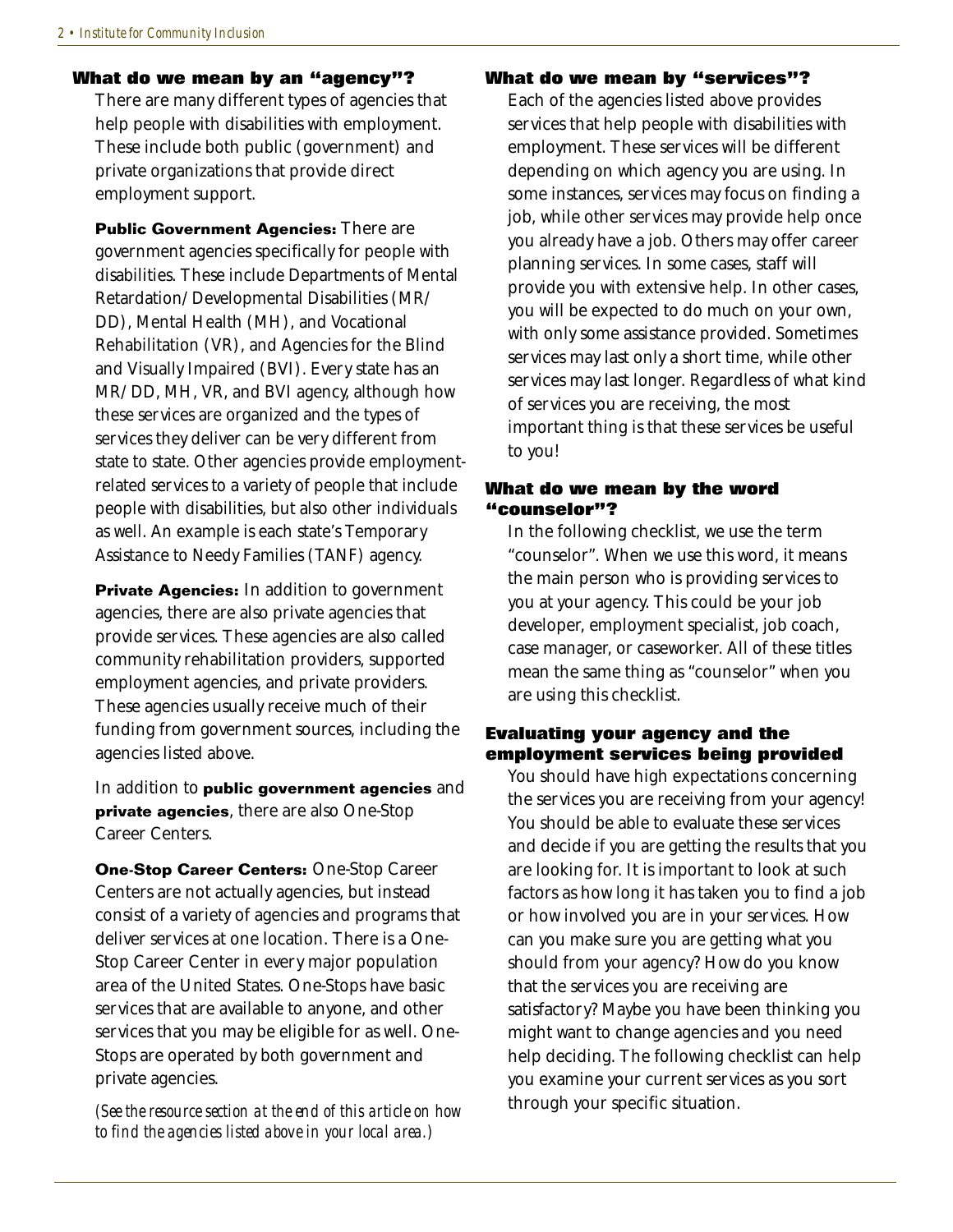#### **Checklist: Evaluating Your Agency and Its Services**

 $\sqrt{\infty}$ 

**Instructions:** *Read each line. Put a check under the "yes" column if you think that line is true in your situation. Put a check under the "no" column if you think that line is not true. The column "NA" means not applicable. Put a check under this column when that line does not apply in your situation.*

| Positive agency culture-Is my agency a comfortable place?                                                                                                           |  | <b>No</b> | <b>NA</b> |  |  |  |
|---------------------------------------------------------------------------------------------------------------------------------------------------------------------|--|-----------|-----------|--|--|--|
| It is easy to ask for help from staff (other than my counselor)                                                                                                     |  |           |           |  |  |  |
| People who work in the greeting area are helpful and friendly                                                                                                       |  |           |           |  |  |  |
| People who work at this agency (other than my counselor) treat me with respect and like an adult                                                                    |  |           |           |  |  |  |
| I feel like I belong at this agency                                                                                                                                 |  |           |           |  |  |  |
| The agency's building is physically accessible                                                                                                                      |  |           |           |  |  |  |
| Consumer-directedness—How much control and "say" do I have about my services?                                                                                       |  |           | <b>NA</b> |  |  |  |
| I have a choice of what kind of services I want to receive                                                                                                          |  |           |           |  |  |  |
| I have a choice of which staff I work with                                                                                                                          |  |           |           |  |  |  |
| I have a choice of how I want to search for a job (calling employers that I find in the phone book or<br>want ads, going to job clubs, looking at newspapers)       |  |           |           |  |  |  |
| I can easily say yes or no to anything related to my job search                                                                                                     |  |           |           |  |  |  |
| I am asked if services have been helpful to me                                                                                                                      |  |           |           |  |  |  |
| I make all important decisions in my job search                                                                                                                     |  |           |           |  |  |  |
| I get job leads that match my interests                                                                                                                             |  |           |           |  |  |  |
| I am able to do more on my own because I have learned a lot from the services I have received                                                                       |  |           |           |  |  |  |
| Access to resources-What services are available to me and are they useful?                                                                                          |  | <b>No</b> | <b>NA</b> |  |  |  |
| All of the services this agency provides were described to me when I first went there                                                                               |  |           |           |  |  |  |
| I am able to find assistance with other things that may affect my being able to work like Social<br>Security benefits, transportation, health benefits, or day care |  |           |           |  |  |  |
| This agency provides assistance with basic job search techniques such as developing job leads,<br>resume writing, interviewing, and others                          |  |           |           |  |  |  |
| I am able to access information about specific jobs through a variety of methods such as networking,<br>job postings, job clubs, newspapers, or the internet        |  |           |           |  |  |  |
| I am able to access training that teaches me new skills                                                                                                             |  |           |           |  |  |  |
| I get chances to meet with employers to learn about possible jobs                                                                                                   |  |           |           |  |  |  |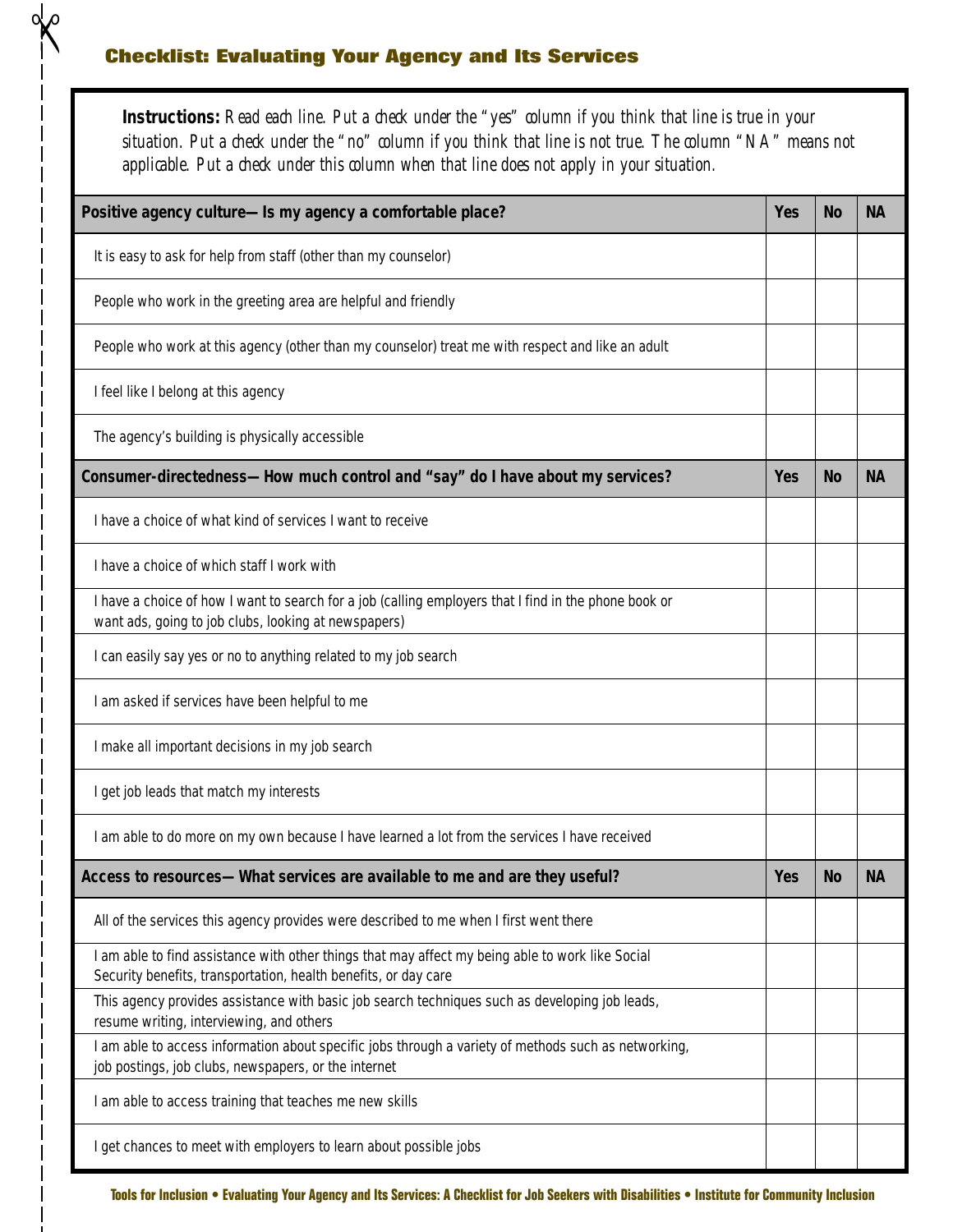#### **Checklist: Evaluating Your Agency and Its Services**

| Quality personnel-How happy am I with my counselor?                                                                           |  |           | <b>NA</b> |
|-------------------------------------------------------------------------------------------------------------------------------|--|-----------|-----------|
| My counselor gives me the chance to learn about different kinds of jobs                                                       |  |           |           |
| My counselor thinks it is okay if I change my mind                                                                            |  |           |           |
| My counselor takes the time to get to know me                                                                                 |  |           |           |
| My counselor helps me decide what the best job for me would be                                                                |  |           |           |
| My counselor helps me develop a plan for getting the best job for me                                                          |  |           |           |
| My counselor meets me whenever I want, even if it is at night or early                                                        |  |           |           |
| My counselor meets me at locations that are convenient for me (home, coffee shops, etc.)                                      |  |           |           |
| My counselor helps me look for jobs that match my interests and goals                                                         |  |           |           |
| My counselor calls me regularly just to check in                                                                              |  |           |           |
| My counselor tries to make me feel good about myself                                                                          |  |           |           |
| My counselor and I work well together in making decisions and plans                                                           |  |           |           |
| My counselor and I are on the same level, and s/he does not look down on me                                                   |  |           |           |
| Coordinated services-Is my agency working with other agencies that can assist me?                                             |  | <b>No</b> | <b>NA</b> |
| Staff know about other agencies (support groups, advocacy, and self-help groups) that can assist me<br>outside of this agency |  |           |           |
| Staff help me find other assistance, outside of my agency, if I need it                                                       |  |           |           |
| Staff at this agency have asked about people from other agencies who are currently assisting me                               |  |           |           |
| Staff at this agency talk on the phone with people from other agencies to best help me find a job                             |  |           |           |
| Staff at this agency meet with people from other agencies to best help me find a job                                          |  |           |           |
| Staff only contact people from other agencies when I say it is okay                                                           |  |           |           |

 $\frac{1}{2}$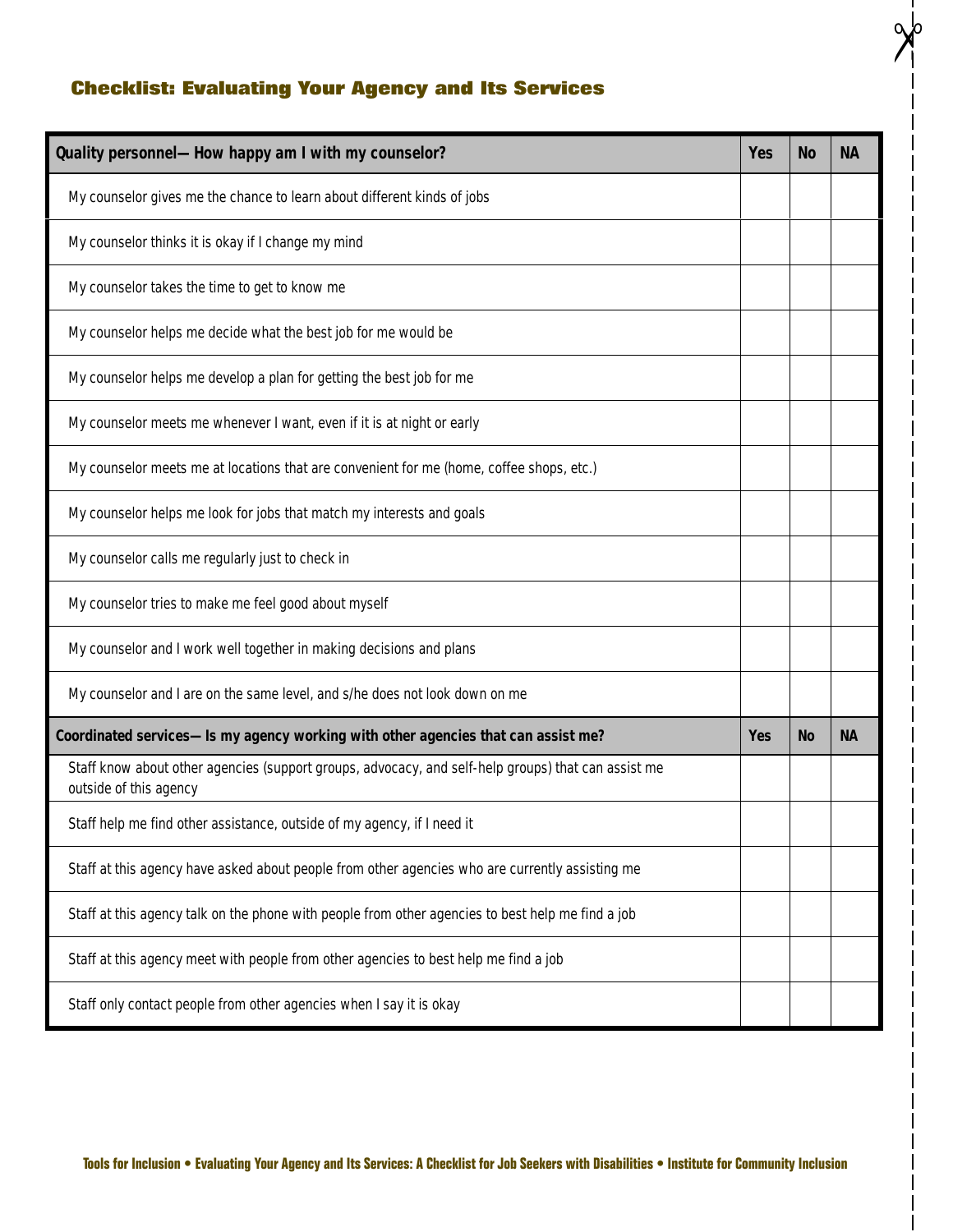#### **How did your agency and its services measure up?**

Now that you have completed the checklist, look over the results. If you found yourself making quite a few checks under the "no" column, you might want to look at your situation a little further. Is the quality of your services acceptable to you? Has the agency helped you make satisfactory progress in reaching your employment goal? If after answering this checklist you feel that the services you are receiving have not helped you find the type of employment you want, or you are

#### **First, determine exactly what you are not happy with**

If the checklist helps you to realize that you are not happy with your services, you should determine specifically what you are not happy about. Take a closer look at the checklist, and identify your main area(s) of concern.

not getting enough or the right kind of assistance, there are some strategies to consider...

#### **Strategy number one: Try and work it out**

Once you have determined what

aspects of the services you are not happy with, talk with your counselor about it. You need to be clear about what you want, and ensure that your choices and rights are respected. Get involved, take responsibility, and don't automatically assume that it is all the counselor's fault. However, while you must advocate for your needs, talk to your counselor in a way that is mature and respectful. Consider Ted's story *(on the right).*

#### **Strategy number two: Ask for a different counselor**

You may want to think about this strategy especially if you checked "no" quite a bit in the quality personnel section, but you checked "yes" a lot in all the other sections. This might mean you like the agency that you are using, but you are less satisfied with your counselor. You may need to speak to a manager in order to switch counselors. Requests for staff changes are not unusual. Sometimes a fresh start with someone new is a good idea. In discussing your situation, try to be specific about what you are unhappy with, and suggest ways to improve things and make you happier with the services you are receiving. In many cases the situation can be resolved simply by making the agency aware, and this is often the easiest and quickest solution for all involved.

#### **Ted's Story**

Ted is interested in the recreation field and yet his counselor kept giving him job leads not related to recreation. Ted wanted to communicate his feelings of frustration. He took some time and thought about his situation. He calmly said to his counselor, "Thanks for getting me job leads and for working hard. However, I really want a job in the recreation field. Is there a reason why you keep finding jobs in other fields?" Ted's comments are productive. He clarifies his interest in the recreation field. From there, he tries to understand why the counselor may be suggesting other options. Ted's approach is firm and direct, but still positive. This helps to create a better understanding between Ted and his counselor.

**Helpful hint:** If you need to talk to your counselor about something that is bothering you, practice role-playing with a friend or family member whom you can trust. Ask this trusted person for advice and suggestions to make your point in the most useful way possible!

#### **Strategy number three: Consider switching agencies**

You may want to think about this strategy if you checked "no" a lot in all the sections. This may mean that the agency, its services, and your counselor are not satisfying to you. Whether or not switching agencies is an option, and how simple or complicated this would be, depends on how services are being funded, what other services you may be eligible for, and what service alternatives are available. However, you may be pleasantly surprised to find that you can take the funding connected with your services and move it elsewhere, or that you are eligible for services from another agency. It is worth speaking to funding agencies and advocacy groups to find out what service alternatives may be available. See the attached insert for more information.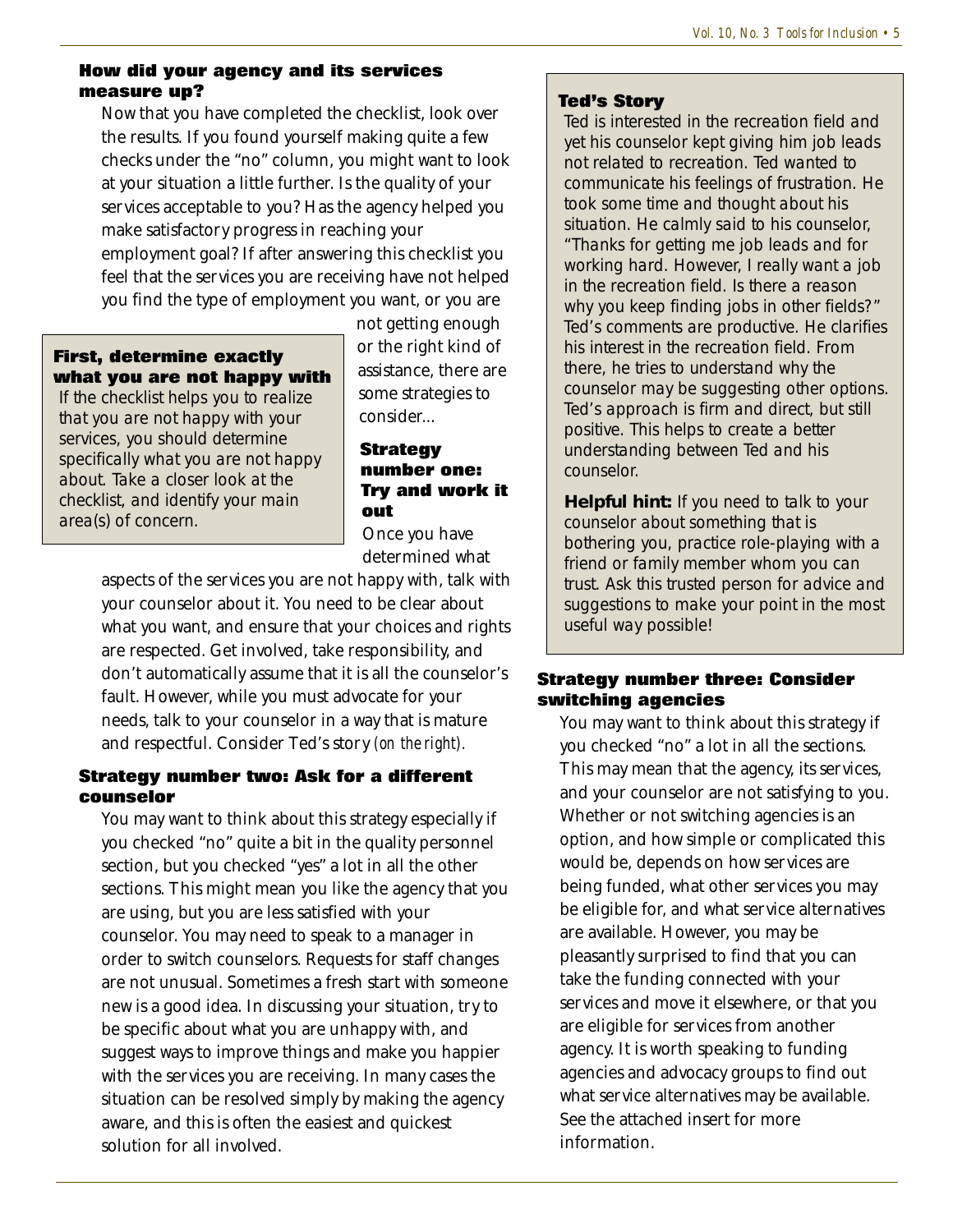#### **Strategy number four: Use multiple agencies**

You may want to think about this strategy if you checked "no" in the coordinated services section. This may mean that you are not using all the services that are available to you. *(A wide variety of service combinations are available. See the box on right.)* You may not realize that more than one agency can assist you in finding employment. Receiving services from more than one agency can be helpful because one agency may not have all the services you are looking for. Some agencies have more expertise in one area than another, and you will not be "putting all your eggs in one basket." In addition, one agency may have a waiting list for services while another may not. If an agency states that services are not currently available, it's important to check alternatives. The more you reach out to different agencies, the more resources you will have available to help in your job search. *(See page 7 for more information about what agencies are available to you.)*

#### **Strategy number five: If all else fails, use a grievance or complaint procedure**

If all else fails and you still feel unsatisfied, or worse, that your rights have been violated, you can use a formal grievance procedure. The availability of these procedures should be discussed with you during one of your first meetings with the staff, and information about complaint procedures should be posted in the agency. If this information is not provided, feel free to ask for it.

Examples of grievance or complaint procedures include the Client Assistance Program (CAP) for the public Vocational Rehabilitation program *(see page 7)* and the Equal Opportunity Office and U.S. Department of Labor Office of Civil Rights in the One-Stop system. Typically such procedures involve an organization outside the agency that helps to resolve the situation. A private agency, they may have similar procedures, but you may have to contact the state agency that pays for the private agency's services.

#### **Conclusion**

It is important to think about the services you are receiving and whether or not they are useful to you. You can hold on to this checklist and refer to it at any point while you are receiving employment services from any agency. Remember, all agencies are there to help you, but you are responsibile for your part. If you are unhappy with your services, let someone know. You have the right to set up and receive services in the way that is most beneficial to you. Good luck in your job search!

A wide variety of service combinations are available. The following are some ideas and examples:

- Anyone can get basic job seeking assistance from a One-Stop Center. These Centers must have "core" services that are "universally accessible," meaning that anyone can use them. Although these services often are provided with a low level of staff assistance, they can be helpful to individuals who are good at locating resources and making choices on their own. One-Stop Centers also have more "intensive" services that you may be eligible for. You can use a One-Stop in combination with other services you are receiving.
- Some agencies may be better at helping to figure out the best type of job for you, while others may be better at helping to find a job or helping on-the-job. Some agencies provide other services besides employment, such as housing assistance. Many states have flexible funding arrangements that allow consumers to switch agencies for different services.
- Social Security Work Incentives (such as PASS & IRWE) can fund services for employment and career development, and can be used to fund specific aspects of services (such as assessment, training, or job support). These can be used in conjunction with all other types of services.
- The Social Security Administration's Ticket to Work Program is currently available in 13 states, and will be available across the country by 2004. Anyone receiving SSI and SSDI benefits can participate in this program and receive services from any other agency.
- You may want help understanding the effects of work on your SSI or SSDI benefits. Most areas have special benefits counselors available who can help you. You can receive this help no matter where else you receive services.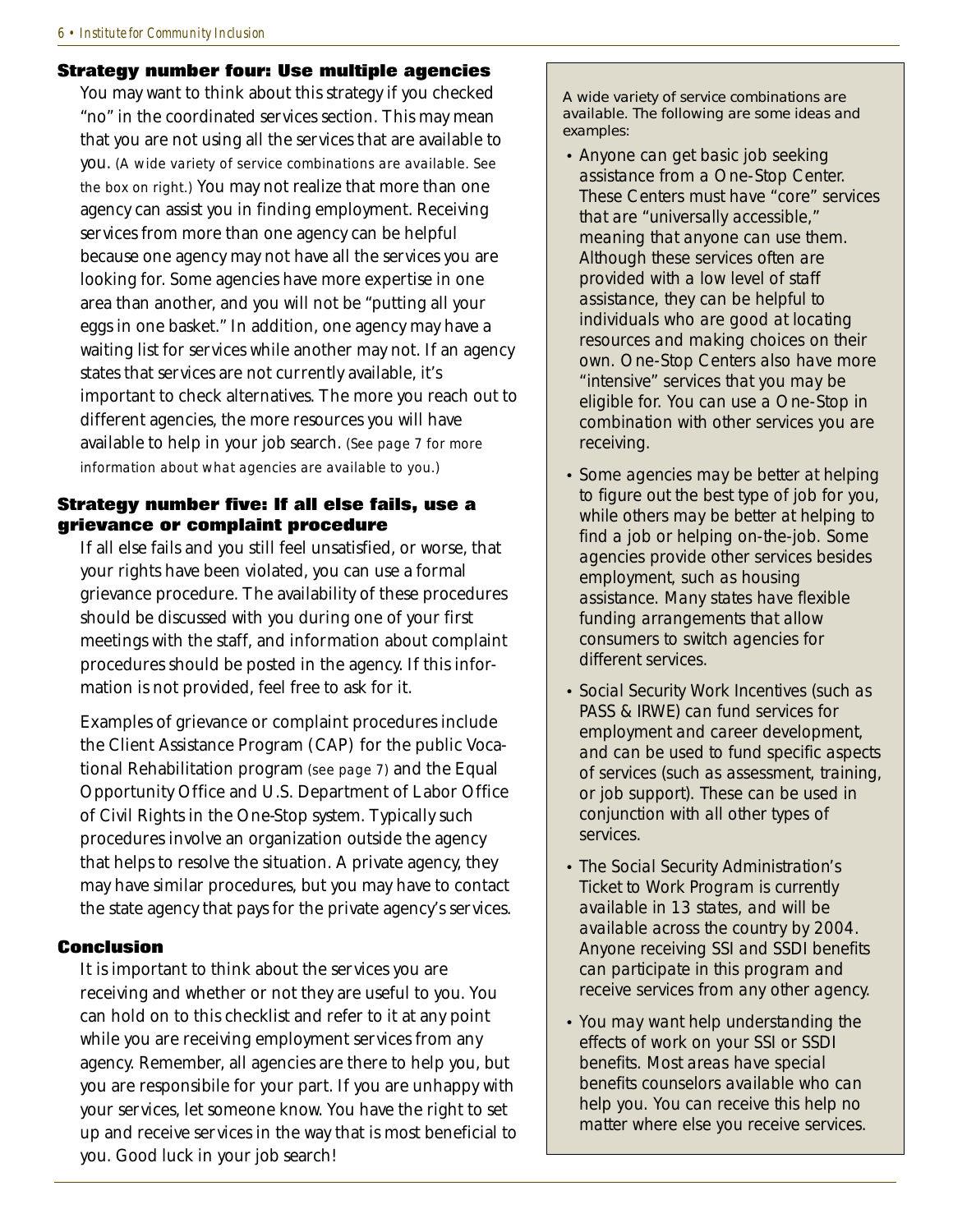The following table lists state agencies that provide employment support. Remember, many of these state agencies will refer you to a community rehabilitation provider for services. In addition, there are legal resources that may be helpful. Each of the state agencies listed has local offices. You can also find these offices using the "Government" section of your phone book, or through your state's web site at www.state.\_\_.us (replace the underline with the state's postal abbreviation).

✃

| STATE AGENCIES THAT PROVIDE EMPLOYMENT SUPPORT                                                   |                                                                                                                                                                                                                                                                              |                                                                                                                                                                           |  |  |  |
|--------------------------------------------------------------------------------------------------|------------------------------------------------------------------------------------------------------------------------------------------------------------------------------------------------------------------------------------------------------------------------------|---------------------------------------------------------------------------------------------------------------------------------------------------------------------------|--|--|--|
| Agency                                                                                           | <b>Type of Services</b>                                                                                                                                                                                                                                                      | <b>Contact information</b>                                                                                                                                                |  |  |  |
| <b>State Vocational</b><br><b>Rehabilitation Agency</b><br>(VR)                                  | Employment counseling for people with<br>disabilities. Services are designed for each<br>individual person. Often, VR can help by<br>purchasing more intensive services.                                                                                                     | www.nchrtm.okstate.edu/pages/state_VR.html                                                                                                                                |  |  |  |
| <b>State Mental</b><br><b>Retardation/</b><br><b>Developmental</b><br><b>Disabilities Agency</b> | Services may include help with finding jobs,<br>transportation, and personal and living supports<br>for people with mental retardation or other<br>developmental disabilities. Mostly these services<br>take place at a local service provider level.                        | National Association of State Directors of Developmental Disabilities<br>Services (NASDDDS)<br>$(703)$ 683-4202 (v)<br>www.nasddds.org/MemberAgencies/index.shtml         |  |  |  |
| <b>State Mental Health</b><br>Agency                                                             | Services may include help with finding jobs,<br>transportation, and personal and living supports<br>for people with mental illness and addictions.                                                                                                                           | National Association of State Mental Health Project Directors<br>(NASMHPD)<br>(703) 739-9333 (v)<br>www.nasmhpd.org/members.htm                                           |  |  |  |
| <b>One-Stop Centers and</b><br><b>America's Workforce</b><br><b>Network</b>                      | Employment resources such as job listings, job-<br>finding workshops, and access to computers,<br>copiers, and faxes that can help in the job search<br>for all job seekers.                                                                                                 | America's Service Locator<br>1-877-US2-JOBS (1-877-872-5627)<br>www.servicelocator.org                                                                                    |  |  |  |
| <b>Social Security</b><br><b>Administration (SSA)</b>                                            | Provides health insurance and cash benefits to<br>people with disabilities who meet certain<br>qualifications. Current policy allows recipients to<br>maintain some benefits while working. SSA can<br>refer you to counselors who can help you<br>understand your benefits. | Office of Employment Support Programs<br>(410) 965-5381 (v), (410) 325-0778 (TTY)<br>Office of Disability<br>www.ssa.gov/work<br>(800) 772-1213 (v); (800) 325-0778 (TTY) |  |  |  |
| Agency for the Blind and<br><b>Visually Impaired</b>                                             | Services may include help with finding jobs,<br>transportation, and personal and living supports<br>for people who are visually impaired.                                                                                                                                    | www.nchrtm.okstate.edu/pages/state_VR.html                                                                                                                                |  |  |  |
| <b>Department of Veteran's</b><br>Affairs                                                        | Services assist veterans with disabilities with<br>employment.                                                                                                                                                                                                               | Department of Veteran's Affairs Vocational Rehabilitation and<br>Employment<br>$(800)$ $827 - 1000$ (v)<br>www.vba.va.gov/bln/vre/index.htm                               |  |  |  |
| <b>LEGAL RESOURCES</b>                                                                           |                                                                                                                                                                                                                                                                              |                                                                                                                                                                           |  |  |  |
| <b>State Protection &amp;</b><br><b>Advocacy Programs</b>                                        | Provides protection of the rights of people with<br>disabilities through legal advocacy. Helpful for<br>when questions arise about disability rights and<br>legal issues.                                                                                                    | Natl. Assoc. of Protection and Advocacy Systems (NAPAS)<br>(202) 408-9514(v); (202) 408-9521(TTY)<br>www.protectionandadvocacy.com                                        |  |  |  |
| <b>Client Assistance</b><br>Programs                                                             | Provides advocacy to people who are not satisfied<br>with services from their public Vocational<br>Rehabilitation agency.                                                                                                                                                    | Go to your state's web site at www.stateus<br>(insert your state's postal code)<br>www.nchrtm.okstate.edu/pages/state_VR.html                                             |  |  |  |
| <b>Disability Rights</b><br><b>Education &amp; Defense</b><br>Fund                               | Provides general information and resources on<br>the legal rights of people with disabilities.                                                                                                                                                                               | (510) 644-2555 (v/TTY)<br>ADA Hotline: (800) 466-4232 (v/TTY)<br>E-mail: dredf@dredf.org<br>www.dredf.org                                                                 |  |  |  |